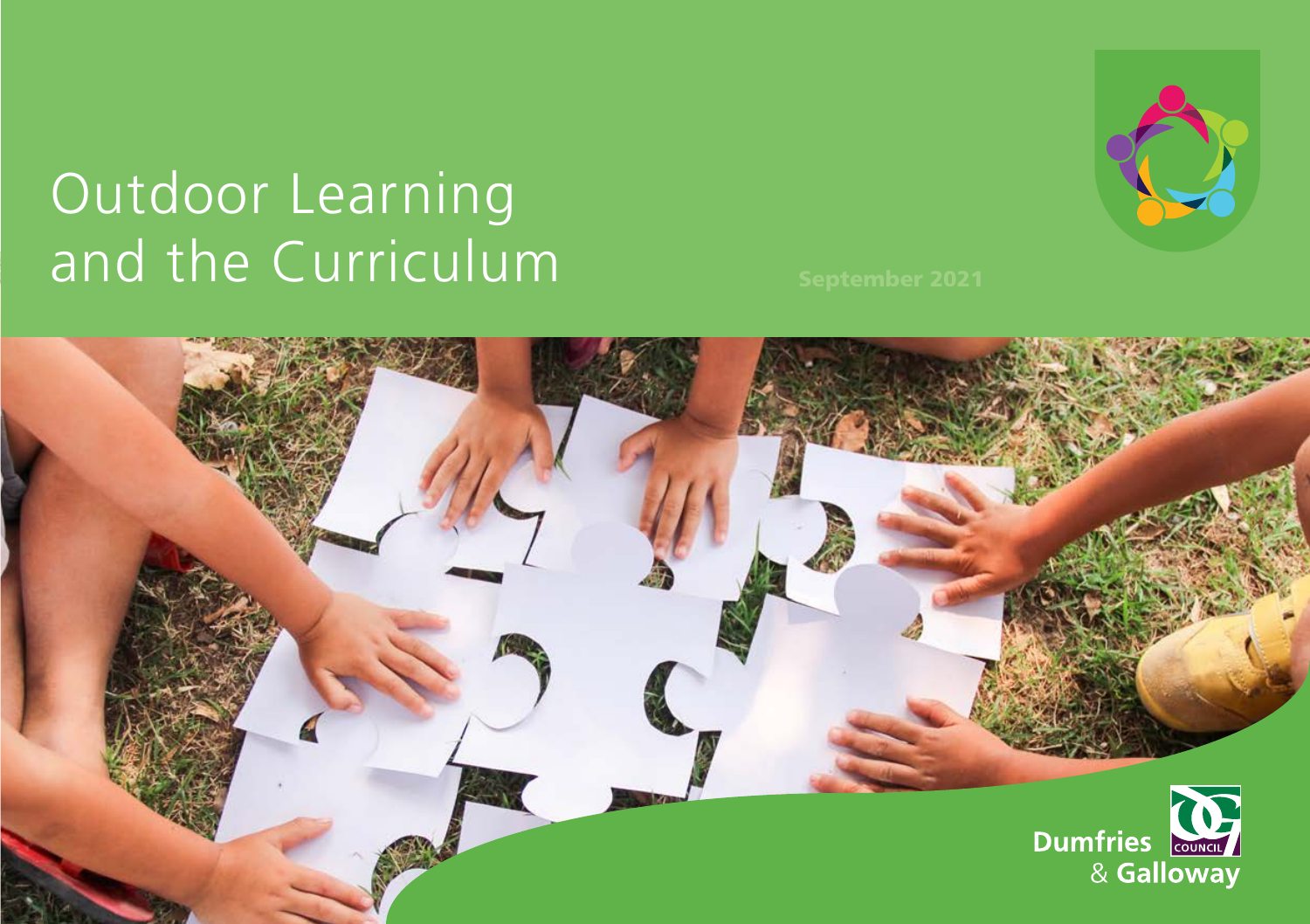*Curriculum for Excellence* offers opportunities for all children & young people to enjoy first-hand experience outdoors, whether within the school grounds, in urban green spaces, in the countryside or in wilder environments. Such experiences motivate our children & young people to become successful learners, confident individuals, responsible citizens and effective contributors.

It is the vision of Dumfries & Galloway Council, Education & Learning Directorate that:

- All children & young people participate in a range of progressive and creative outdoor learning experiences which are clearly part of the curriculum.
- Schools & settings provide regular, frequent, enjoyable and challenging opportunities for all children & young people to learn outdoors throughout their school journey.
- All practitioners embed outdoor learning in the curriculum so that learning in the outdoor environment becomes a reality for all children & young people.

### What is outdoor learning?

Any form of learning which takes place outdoors ranging from reading a book outside through to a life-changing expedition abroad with a wide variety of outdoor experiences in between can be considered as outdoor learning.

Outdoor Learning enables learning across the whole of the curriculum. Outdoor experiences provide a rich opportunity to apply learning. Schools & settings are best placed to identify the opportunities that exist where taking learning outside would benefit the learners and contribute to the learning experience.

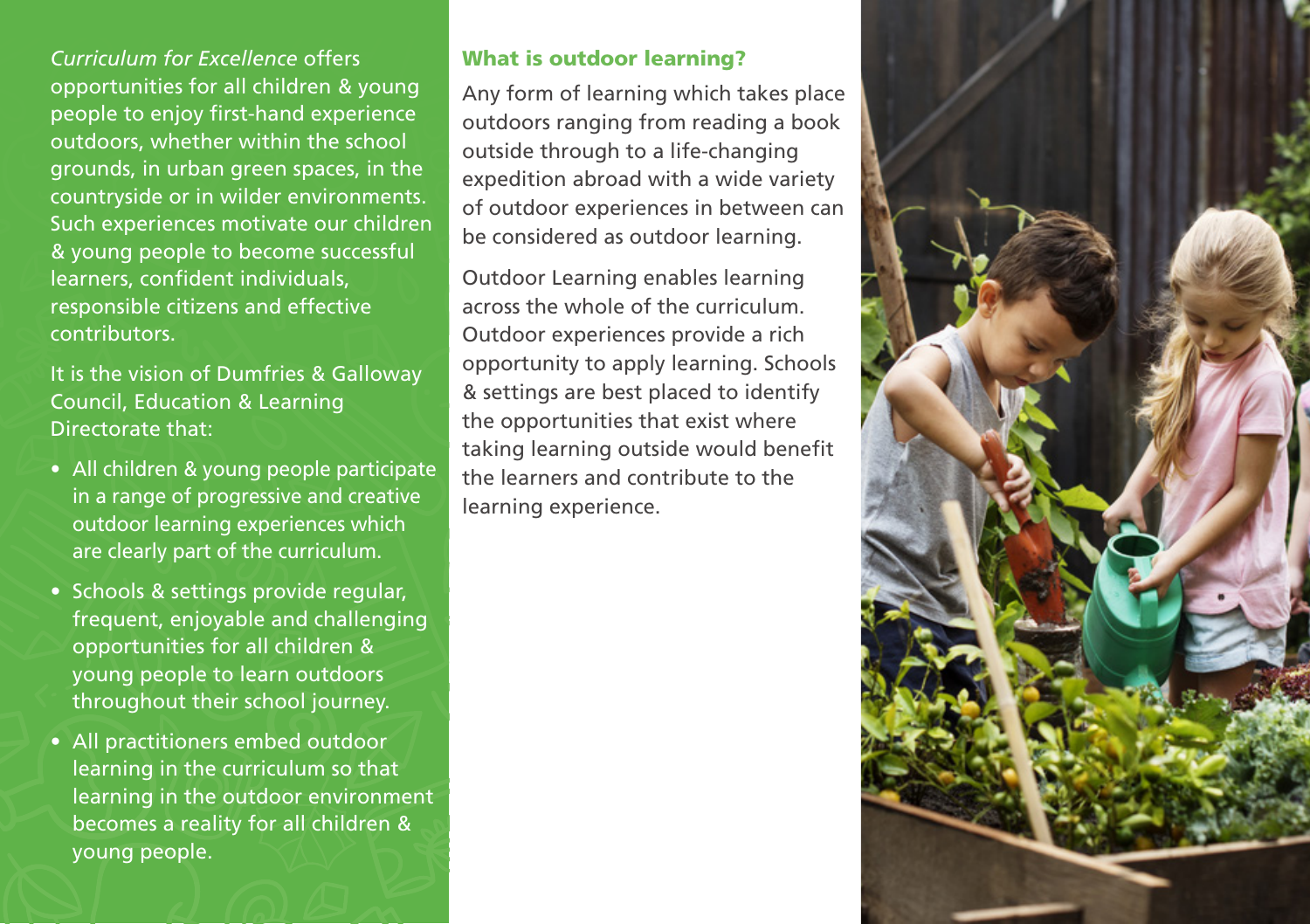## Why does outdoor learning matter?

The outdoor environment can be a more effective and stimulating place to learn than indoors. Frequent and regular outdoor learning encourages children & young people to engage with their natural and built heritage and brings a host of benefits in terms of health and wellbeing.

Well-constructed and well-planned outdoor learning helps develop the skills of enquiry, critical thinking and reflection necessary for our children & young people to meet the challenges of life in the 21st century. The outdoors also provides excellent opportunities to use a wide range of skills and abilities not always possible or relevant in the classroom.

## Is it a subject?

Outdoor learning isn't a single subject; it is an approach to learning which can be incorporated into all areas of the curriculum. Being outdoors allows children & young people to engage directly with the environment through

a direct, 'hands on' approach with challenges & learning which cannot be offered in the classroom. Outdoor learning brings together many different areas allowing children & young people to 'make connections' on their learning journey. For example, a project involving growing vegetables involves numeracy, sciences and health & wellbeing as well as other skills.

# Who is responsible for outdoor learning?

All staff have a responsibility to offer 'regular and frequent' outdoor learning experiences from early learning & childcare, through school and beyond. This includes time spent in classes as well as intervals, lunchtimes and after-school activities.

Literacy, numeracy and health & wellbeing are everyone's responsibility and taking learning outdoors can greatly help develop understanding when the outdoor environment is used in a stimulating and meaningful way. For example, in numeracy outdoor learning could be measuring



angles and calculating bearings and journey times. In health & wellbeing it could be becoming physically active in alternative ways and improving emotional wellbeing and mental health by being outdoors.

Early Learning & Childcare Settings (ELCs) and Schools continue to develop their grounds and outdoor spaces to provide positive learning environments. An audit tool to support settings & schools develop their grounds further, including creating greater biodiversity, has recently been developed and shared.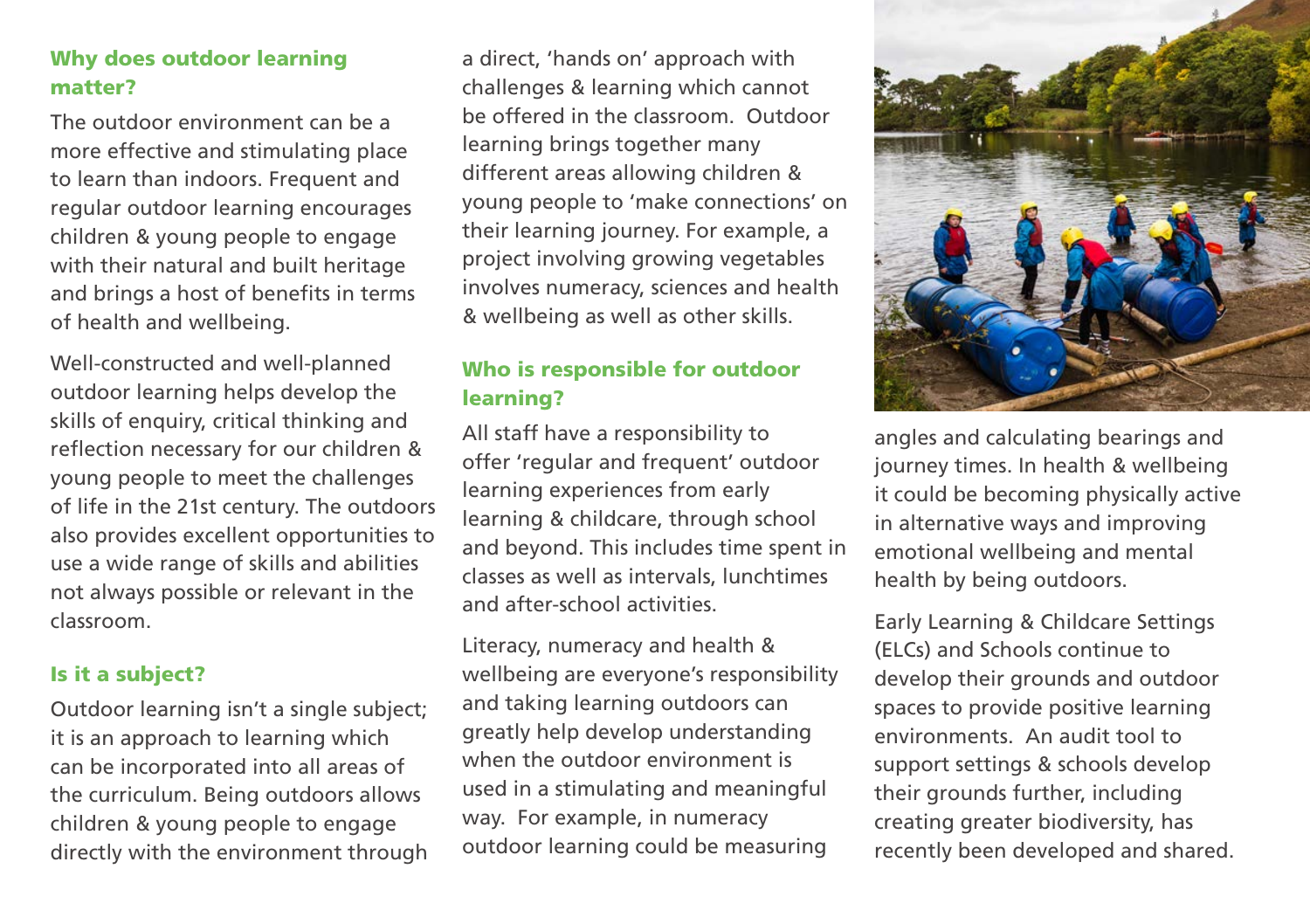# Where and what will children & young people learn outdoors?

Children & young people will learn progressively through exploration, play, experiences and through planned and structured learning and teaching activities. They will learn about curriculum areas, for example studying the weather for science and social studies. Outdoor experiences take place through all seasons and in a wide range of weather conditions, fostering adaptability and resilience.

Different outdoor learning experiences offer the opportunities to development skills such as communication, problem solving, digital technology, working with others, creativity and thinking skills. These transferable skills are required to meet the opportunities and challenges of a rapidly changing world. Being outdoors offers challenge and enjoyment through learning about different aspects of the curriculum in an engaging and relevant way.



## Parents & Carers

The support and contribution of parents & carers is very important in all aspects of school life, including outdoor learning. Parents & carers help to prepare children & young people for outdoor learning. They can often provide rich outdoor learning out with educational settings, as well as assisting on outdoor visits. Your child's school may ask you to ensure that your child is suitably dressed for learning outside all year round.

Many Parent Councils are actively involved in supporting outdoor learning activities. This may be in providing financial support for resources, equipment and transport, or importantly in sharing the benefits of outdoor learning to the wider Parent Forum. Being enthusiastic about being outdoors is one of the most valuable ways in which parents can help both their child and school or setting.

If you are interested in volunteering in your school please visit [www.dumgal.](https://www.dumgal.gov.uk/media/23476/0076-20-Leaflet-10-Volunteering-in-Schools/pdf/0076-20_Leaflet_10_-_Volunteering_in_Schools.pdf?m=637348266681030000)  [gov.uk/](https://www.dumgal.gov.uk/media/23476/0076-20-Leaflet-10-Volunteering-in-Schools/pdf/0076-20_Leaflet_10_-_Volunteering_in_Schools.pdf?m=637348266681030000)for more information or speak to your school directly.